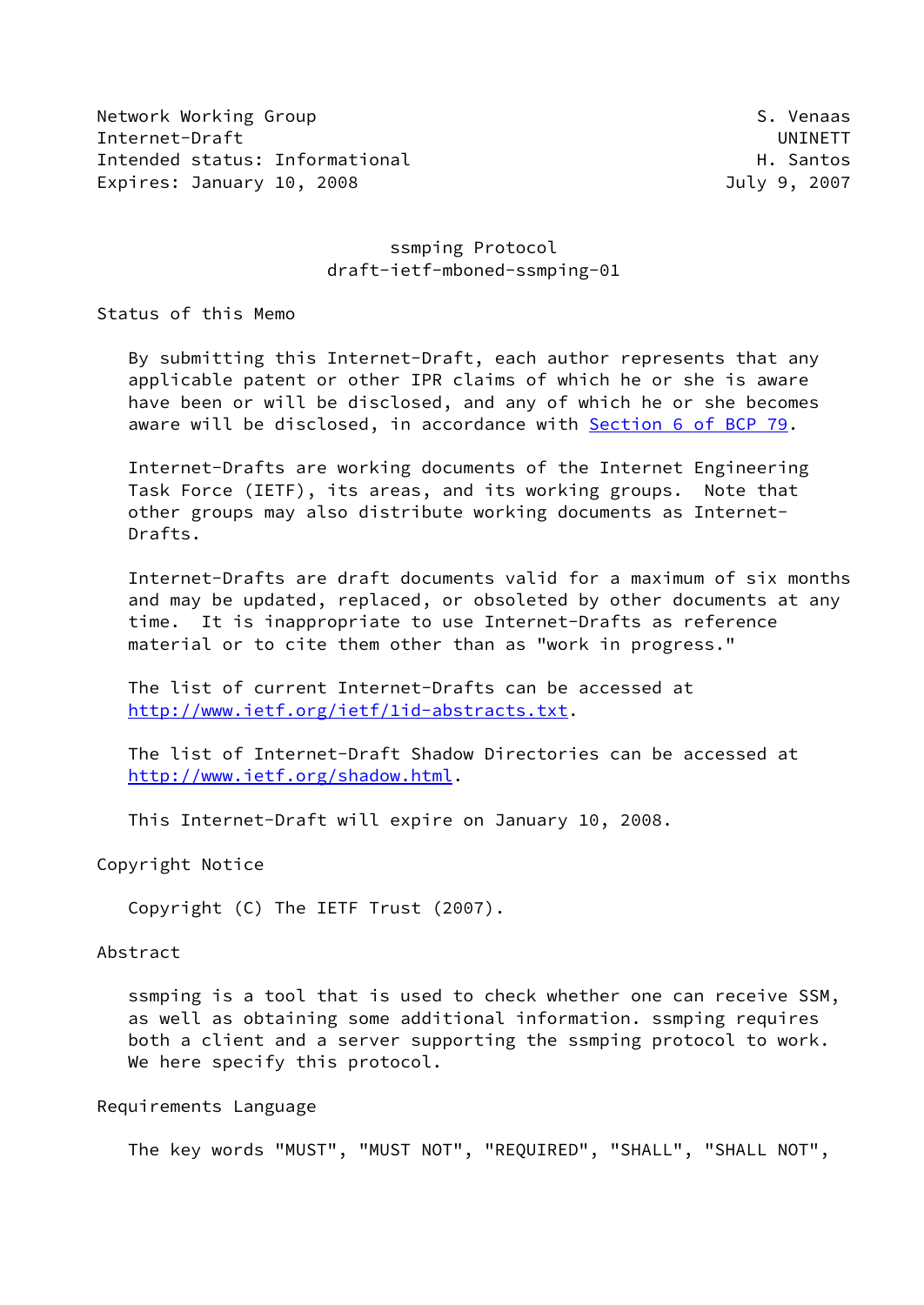Internet-Draft ssmping 3007

 "SHOULD", "SHOULD NOT", "RECOMMENDED", "MAY", and "OPTIONAL" in this document are to be interpreted as described in [RFC 2119](https://datatracker.ietf.org/doc/pdf/rfc2119)  $[1]$  $[1]$ .

# Table of Contents

| 2.                                                |  |
|---------------------------------------------------|--|
|                                                   |  |
|                                                   |  |
|                                                   |  |
|                                                   |  |
| 5.                                                |  |
| 6.                                                |  |
| 7. Security Considerations 8                      |  |
|                                                   |  |
|                                                   |  |
| 8.2. Informative References 9                     |  |
|                                                   |  |
| Intellectual Property and Copyright Statements 10 |  |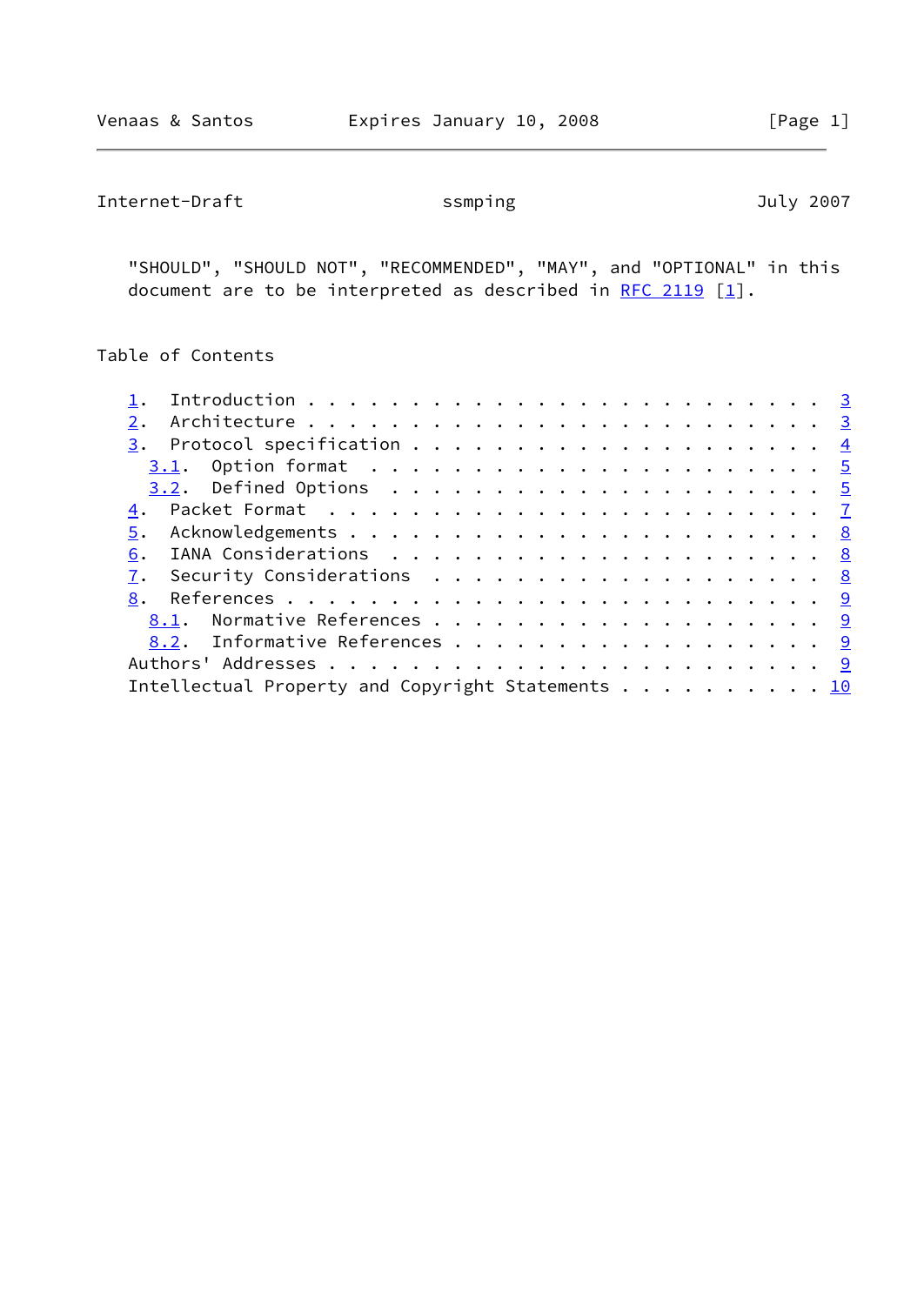Venaas & Santos **Expires January 10, 2008** [Page 2]

<span id="page-2-1"></span>Internet-Draft ssmping July 2007

#### <span id="page-2-0"></span>[1](#page-2-0). Introduction

 ssmping is a tool that is designed to allow a local host to check whether it is able to receive a multicast flow (SSM by default, or ASM when specific options are used) originated by a remote host. Additionally it is able to report other information such as the amount of time used to establish the multicast tree, the number of hops the flow's packets have traveled as well as the packet delay and loss. This functionality resembles in part the ICMP Echo Request/ Reply infrastructure but over UDP and implemented by both the ssmping client and server. The protocol here specified is based on the actual implementation of the ssmping tool [[3\]](#page-9-5) which is widely used by the Internet community to conduct multicast connectivity tests.

## <span id="page-2-2"></span>[2](#page-2-2). Architecture

 Before going into the protocol details we will describe how it is used and what information it may provide. The typical usage of an ssmping session is as follows. A server runs continuously in order to serve request from clients. When a host decides to verify the multicast reception from a specific server (knowing one of the server's unicast addresses is required), the ssmping client joins an SSM channel (S,G) where S is a unicast address of the target server and G is the standard multicast group defined for use by ssmping.

 After joining the channel, the client sends ssmping requests encapsulated in UDP to the standardised ssmping port and the unicast address of the server. The requests are sent periodically, e.g. once per second, to the server. The requests contain a serial number, and typically a timestamp. The requests are typically, but not necessarily always, simply echoed back by the server. To each request, the server sends two replies. One as unicast back to the port and address the request was sourced from, and also as multicast back to the port the request came from. It is currently left open which port the request is sourced from, whether this port should be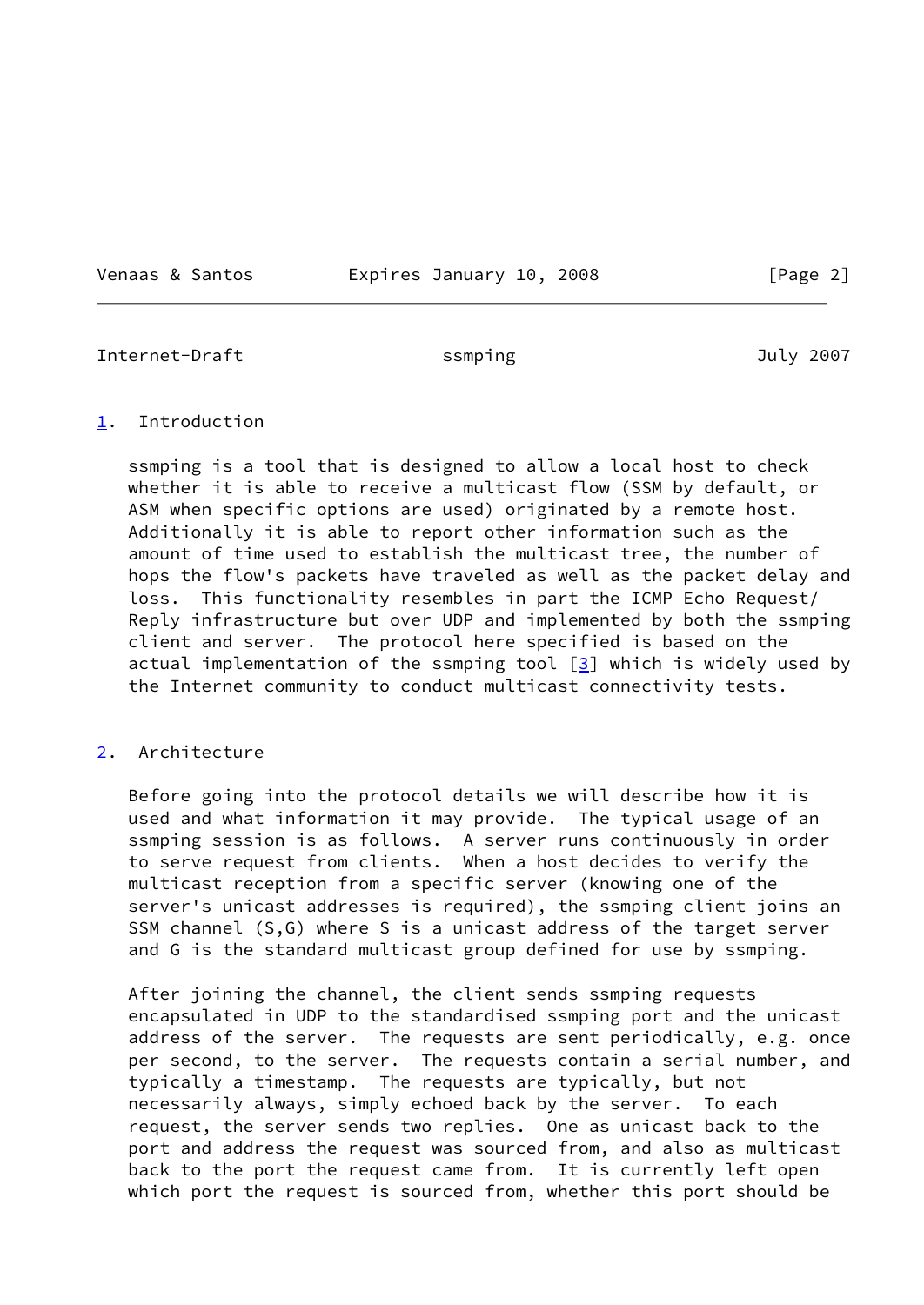standardised or not. The TTL or Hop Limit of the replies are set to 64. The client should leave the SSM channel when it has finished its measurements.

 By use of this protocol, a client can obtain information on several aspects of the multicast quality. First of all, by receiving unicast replies, it can verify that the server is receiving the unicast requests, is operational and responding. Hence provided that the client receives unicast replies, a failure in receiving multicast indicates either a multicast problem or a multicast administrative restriction. If it does receive multicast, it knows not only that it can receive; it may estimate the amount of time it took to establish

| Venaas & Santos |  | Expires January 10, 2008 |  |  | [Page 3] |
|-----------------|--|--------------------------|--|--|----------|
|-----------------|--|--------------------------|--|--|----------|

<span id="page-3-1"></span>Internet-Draft ssmping 3007

 the multicast tree (at least if it is in the range of seconds), whether there are packet drops, and the length and variation of round trip times (RTT). For unicast the RTT is the time from the unicast request is sent to when the reply is received. The measured multicast RTT also references the client's unicast request. Since the server sets TTL or Hop Limit to 64, it can also know the number of router hops it is away from the source. By obtaining the same values by the unicast replies, the host may compare its multicast and unicast results and is able to check for differences in the number of hops, RTT, etc. Provided that the server sends the unicast and multicast replies nearly simultaneously, it may also be able to measure difference in one way delay for unicast and multicast on the path from server to client, and also differences in delay variation. Servers may optionally specify a timestamp. This may be useful since the unicast and multicast replies can not be sent simultaneously (the delay depending on the host's operating system and load), or when the client and server have synchronised clocks.

## <span id="page-3-0"></span>[3](#page-3-0). Protocol specification

 The ssmping requests and replies have a common format, one octet specifying the message type, followed by a number of options in TLV (Type, Length and Value) format. This makes the protocol easily extendible. Generally the client includes a number of options in the request, and a server may simply echo the content back (only changing the message type), without inspecting the options. However, there are a number of options that a server implementation may support, where the client may ask for a certain information or behaviour from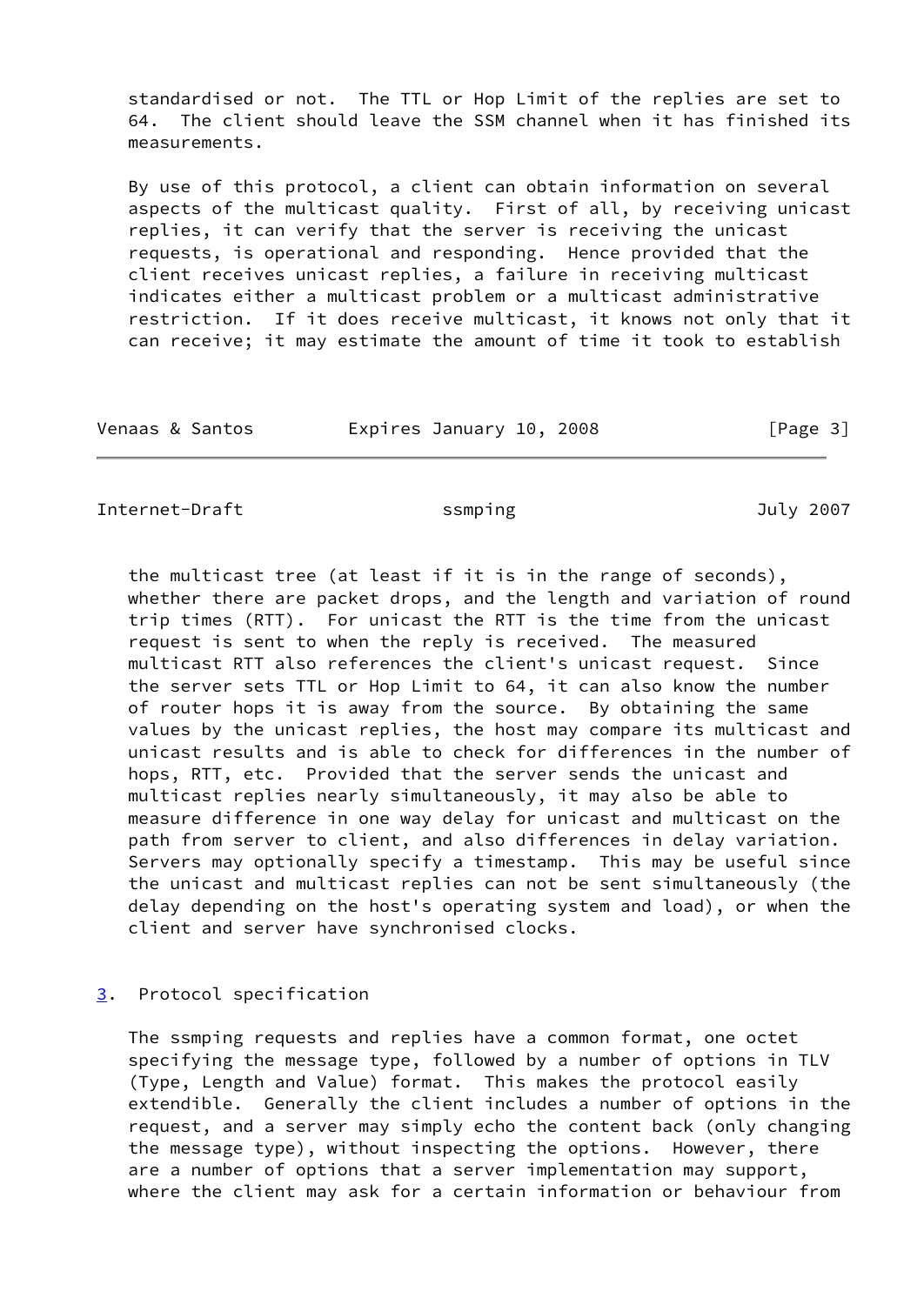the server. In some cases the server will need to add options in the response. The response will then first contain the exact options from the request, and then right after those, options appended by the server.

 This document defines a number of different options. Some options don't require processing by servers and are simply returned unmodified in the reply. There are however other client options that the server may care about, and also server options that may be requested by a client. Generally a simple client will only include a few options, and get exactly the same options and values echoed back. Strictly speaking the protocol could work without any options. The protocol here defined does not require the use of any options, and a client may operate without specifying any. However some of the options allow the client to obtain additional information.

 Unless otherwise specified, an option MUST NOT be used multiple times in a request. Also unless otherwise specified, an option MUST NOT be appended by the server multiple times. Note that some options, like

| Venaas & Santos | Expires January 10, 2008 | [Page 4] |
|-----------------|--------------------------|----------|
|-----------------|--------------------------|----------|

<span id="page-4-1"></span>Internet-Draft ssmping July 2007

 timestamp, may be added by both the client and the server. In that case the timestamp option would be in the response twice. But as said above, it is not used multiple times in the request, and not appended multiple times by the server.

<span id="page-4-0"></span>[3.1](#page-4-0). Option format

All options are TLVs formatted as specified below.

0 1 2 3 0 1 2 3 4 5 6 7 8 9 0 1 2 3 4 5 6 7 8 9 0 1 2 3 4 5 6 7 8 9 0 1 +-+-+-+-+-+-+-+-+-+-+-+-+-+-+-+-+-+-+-+-+-+-+-+-+-+-+-+-+-+-+-+-+ | Type | Length | +-+-+-+-+-+-+-+-+-+-+-+-+-+-+-+-+-+-+-+-+-+-+-+-+-+-+-+-+-+-+-+-+ | **Value** | **Value** | **Value** | **Value** | **Value** | **Value** | **1**  $\blacksquare$  . The contract of the contract of the contract of the contract of the contract of the contract of the contract of the contract of the contract of the contract of the contract of the contract of the contract of the  $\blacksquare$  . The contract of the contract of the contract of the contract of the contract of the contract of the contract of the contract of the contract of the contract of the contract of the contract of the contract of the  $\blacksquare$  . The contract of the contract of the contract of the contract of the contract of the contract of the contract of the contract of the contract of the contract of the contract of the contract of the contract of the +-+-+-+-+-+-+-+-+-+-+-+-+-+-+-+-+-+-+-+-+-+-+-+-+-+-+-+-+-+-+-+-+

 Type (2 octets) specifies the option. The different options are defined below.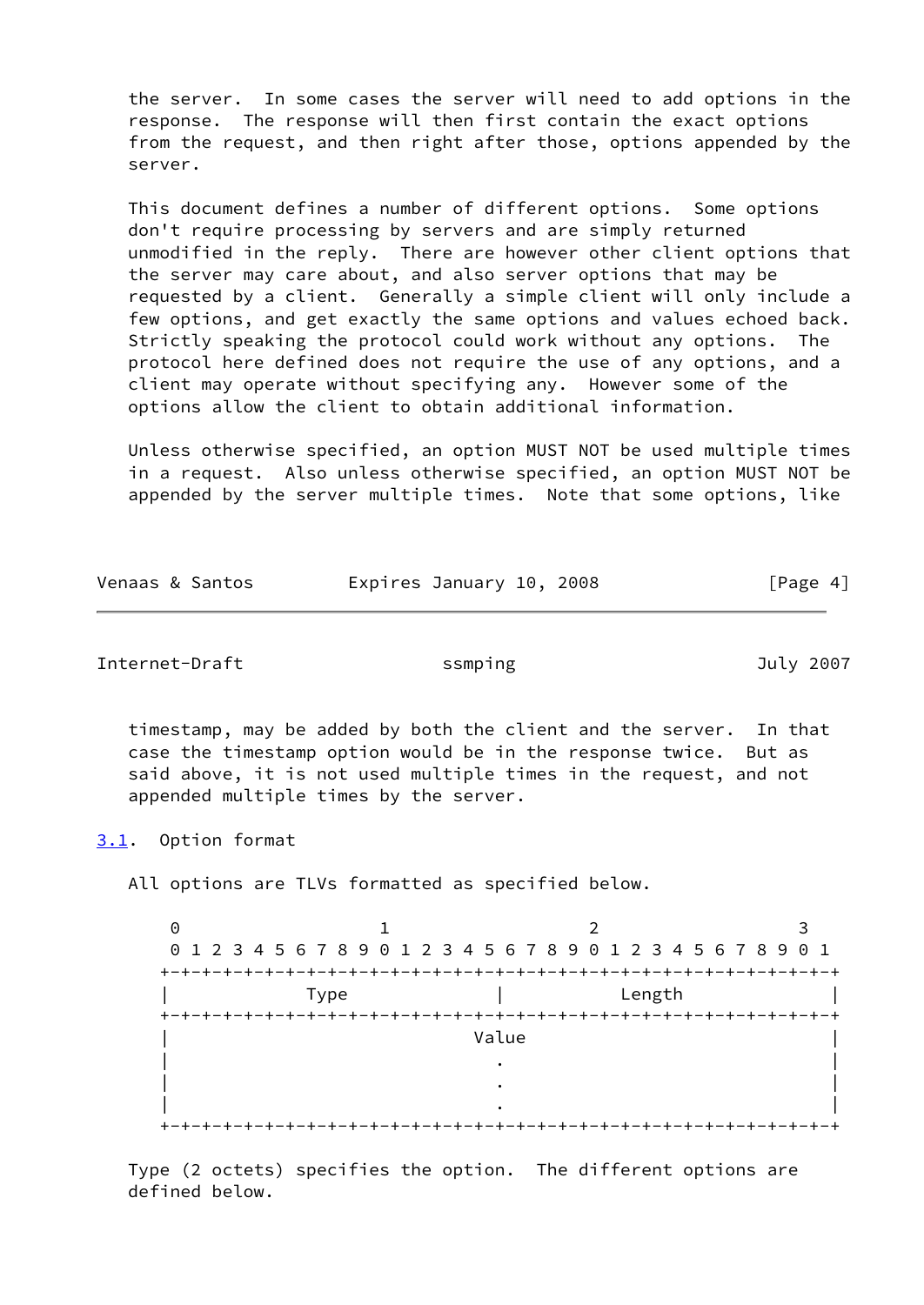Length (2 octets) specifies the length of the value field. Depending on the option type it can be from 0 to 65535.

 Value. The value must always be of the specified length. See the respective option definitions for possible values. If the length is 0, the value field is not included.

#### <span id="page-5-0"></span>[3.2](#page-5-0). Defined Options

 Client Identifier, type 1. Length MUST be non-zero. Only used by clients. A client SHOULD include this. The client may use any value it likes to be able to detect whether a reply is a reply to this query or not. A server should treat this as opaque data, and simply leave it unchanged in the reply. The value might be a process ID, perhaps process ID combined with an IP address because it may receive multicasted responses to queries from other clients. It is left to the client implementor how to make use of this.

 Sequence number, type 2. Length MUST be 4. Only used by clients. A client SHOULD include this. This contains a 32 bit sequence number. The values would typically start at 1 and increase by one for each request in a sequence.

 Timestamp, type 3. Length MUST be 8 bytes. A client SHOULD include this. A server MAY support this. If supported it SHOULD be included

| Venaas & Santos |  | Expires January 10, 2008 |  |  |  | [Page 5] |  |
|-----------------|--|--------------------------|--|--|--|----------|--|
|-----------------|--|--------------------------|--|--|--|----------|--|

Internet-Draft ssmping Sulv 2007

 in the reply if requested by the client. The timestamp specifies the time when the message (query or reply) is sent. The first 4 bytes specify the number of seconds since the Epoch (beginning of the year 1970). The next 4 bytes specify the number of microseconds since the last second since the Epoch.

 Multicast group, type 4. Length MUST be greater than 1. It is optional for clients and servers to support this. It allows a client to specify which group the server should send to. This is currently used by a tool called "asmping" to test ASM connectivity. The server may have restrictions on which groups can be used. The format of the option value is as below.

0 1 2 3 0 1 2 3 4 5 6 7 8 9 0 1 2 3 4 5 6 7 8 9 0 1 2 3 4 5 6 7 8 9 0 1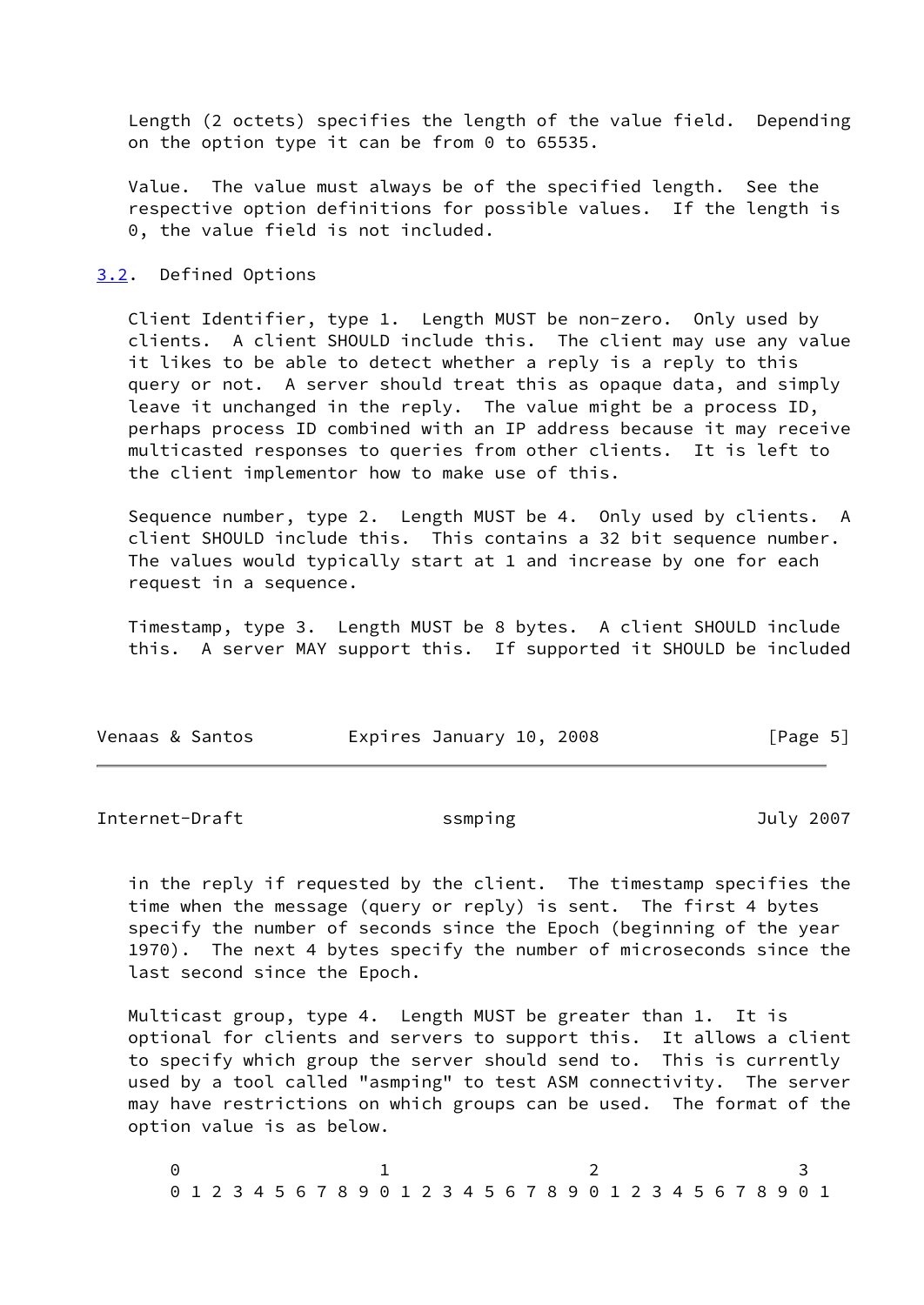+-+-+-+-+-+-+-+-+-+-+-+-+-+-+-+-+-+-+-+-+-+-+-+-+-+-+-+-+-+-+-+-+ | Addr Family | Multicast group address... | +-+-+-+-+-+-+-+-+ .... |

 The address family is a value 0-127 as assigned by IANA for Internet Address Families [\[2\]](#page-9-6). This is followed by the group address. For IPv4 the option value length will be 5, for IPv6 17.

 Option Request Option, type 5. Length MUST be greater than 1. The option contains a list of option types of options that the client requests from the server. Supporting this is optional for both clients and servers. The length of this option will be a non-zero even number, since it contains option types that each are two octets. The format of the value is as below.

0 1 2 3 0 1 2 3 4 5 6 7 8 9 0 1 2 3 4 5 6 7 8 9 0 1 2 3 4 5 6 7 8 9 0 1 +-+-+-+-+-+-+-+-+-+-+-+-+-+-+-+-+-+-+-+-+-+-+-+-+-+-+-+-+-+-+-+-+ Option Type  $|$  Option Type  $|$  +-+-+-+-+-+-+-+-+-+-+-+-+-+-+-+-+-+-+-+-+-+-+-+-+-+-+-+-+-+-+-+-+ | .... | .... | .... | .... | .... | .... | .... | .... | .... | .... | .... | .... | .... | .... | .... | ...

 The value might contain an odd number of options, including just one. This option might be used by the client to ask the server to include options like timestamp or version.

 Version, type 6. Length MUST be non-zero. Supporting this option is optional. A server supporting this option SHOULD add it if and only if requested by the client. The value is just unformatted text that might contain vendor and version information for the server implementation. It may also contain information on which options the

| Venaas & Santos | Expires January 10, 2008 | [Page 6] |
|-----------------|--------------------------|----------|
|                 |                          |          |

<span id="page-6-0"></span>Internet-Draft ssmping July 2007

server supports.

 Type 7, Reserved. This option code value was used by early implementations for an option that now is deprecated. This should no longer be used. Clients MUST not use this option, and Servers MUST ignore it.

Pad, type 8. Length can be anything, including 0. This option is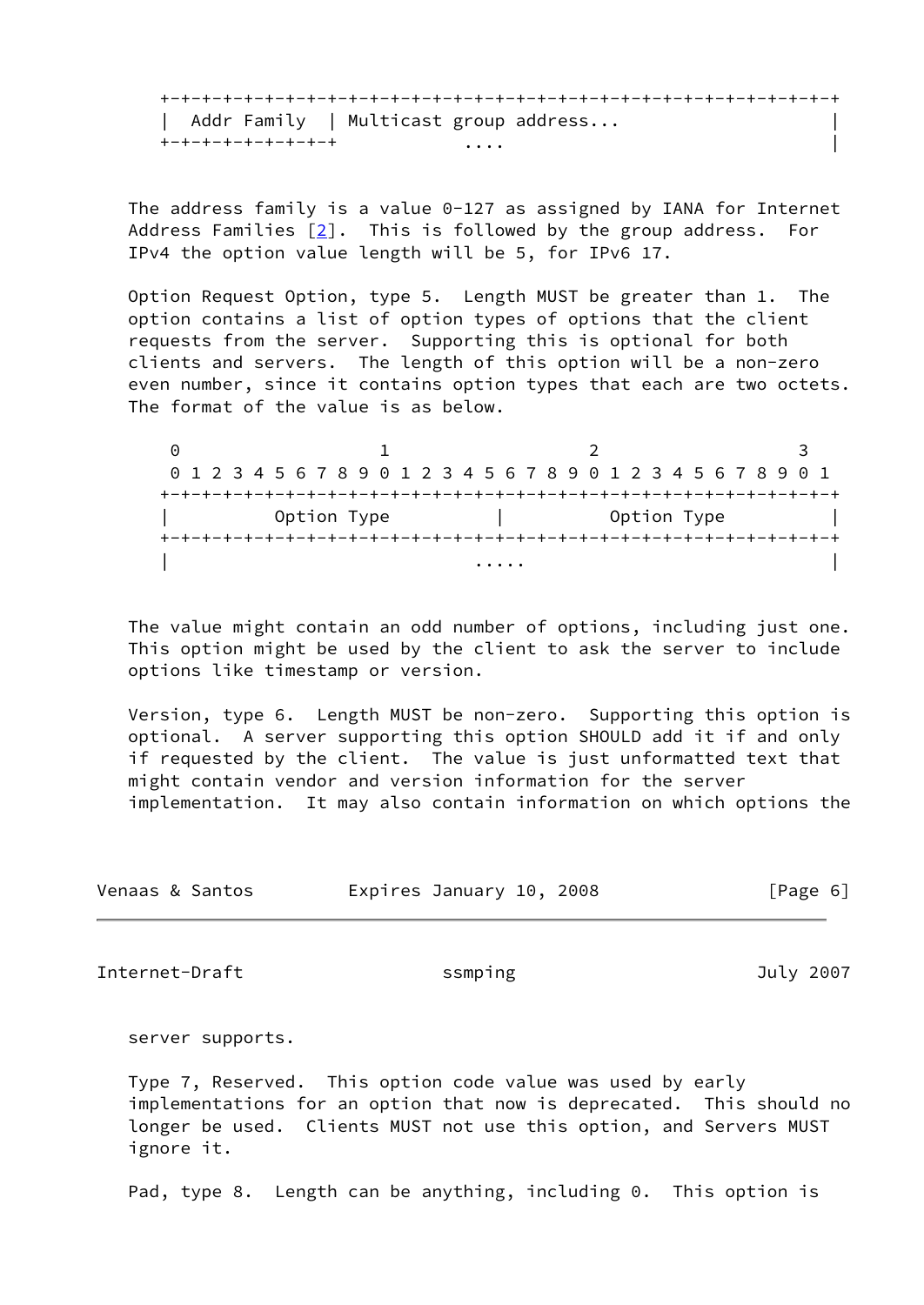used by clients to increase the request sizes in order to get responses of a particular size. If the server adds any options when responding, it should if possible make the response the same size as the request by shrinking the pad option (i.e., not simply including it like for other client options). If the options added by the server consume as much space as the pad option does, or more, the server should remove the entire pad option.

<span id="page-7-0"></span>[4](#page-7-0). Packet Format

 The format of the ssmping messages is a one octet message type, followed by a variable number of options.

0 1 2 3 0 1 2 3 4 5 6 7 8 9 0 1 2 3 4 5 6 7 8 9 0 1 2 3 4 5 6 7 8 9 0 1 +-+-+-+-+-+-+-+-+-+-+-+-+-+-+-+-+-+-+-+-+-+-+-+-+-+-+-+-+-+-+-+-+ | Type | Option |  $+ - + - + - + - + - + - + - +$  . | . | | . | +-+-+-+-+-+-+-+-+-+-+-+-+-+-+-+-+-+-+-+-+-+-+-+-+-+-+-+-+-+-+-+-+ | Option | | . | | . | | . | +-+-+-+-+-+-+-+-+-+-+-+-+-+-+-+-+-+-+-+-+-+-+-+-+-+-+-+-+-+-+-+-+ <u>. In the second contract of the second contract of the second contract of the second contract of the second contract of the second contract of the second contract of the second contract of the second contract of the secon</u> . <u>. In the second contract of the second contract of the second contract of the second contract of the second contract of the second contract of the second contract of the second contract of the second contract of the secon</u> +-+-+-+-+-+-+-+-+-+-+-+-+-+-+-+-+-+-+-+-+-+-+-+-+-+-+-+-+-+-+-+-+ | Option | | . | | . | | . | +-+-+-+-+-+-+-+-+-+-+-+-+-+-+-+-+-+-+-+-+-+-+-+-+-+-+-+-+-+-+-+-+

There are two message types defined. Type 81 (the character Q in ASCII) specifies a query. Type 65 (the character A in ASCII) specifies a response (answer).

Venaas & Santos **Expires January 10, 2008** [Page 7]

<span id="page-7-1"></span>Internet-Draft ssmping July 2007

The options follow right after the type octet and are not aligned in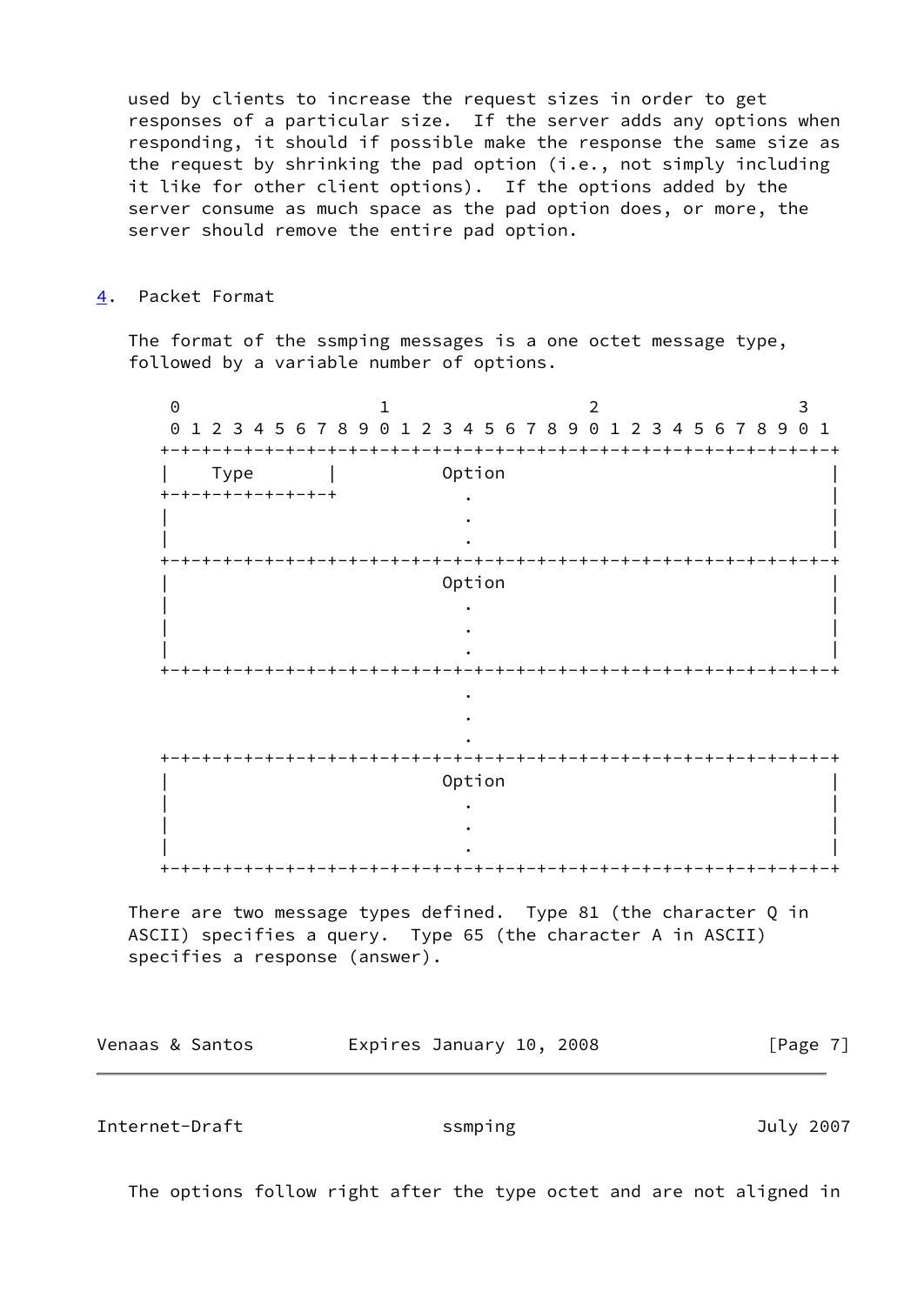any way (no spacing or padding). I.e., options might start at any octet boundary. The option format is specified above.

#### <span id="page-8-0"></span>[5](#page-8-0). Acknowledgements

 The ssmping concept was proposed by Pavan Namburi, Kamil Sarac and Kevin C. Almeroth in the paper SSM-Ping: A Ping Utility for Source Specific Multicast, and also the Internet Draft [draft-sarac-mping-00.txt](https://datatracker.ietf.org/doc/pdf/draft-sarac-mping-00.txt). Mickael Hoerdt has contributed with several ideas. Alexander Gall, Nicholas Humfrey, Nick Lamb and Dave Thaler have contributed in different ways to my implementation of the ssmping tools  $[3]$  $[3]$ . Many people in communities like TERENA, Internet2 and the M6Bone have used early implementations of ssmping and provided feedback that have influenced the current protocol. Thanks to Kevin Almeroth, Toerless Eckert, Gorry Fairhurst, Liu Hui, Olav Kvittem, Kamil Sarac, Pekka Savola, Trond Skjesol and Cao Wei for reviewing and providing feedback on this draft.

#### <span id="page-8-1"></span>[6](#page-8-1). IANA Considerations

 As currently specified, ssmping would need a well known port number which the servers listen to. It might be desirable to use SRV records instead or in addition to this. For IPv6 SSM ssmping should ideally have a reserved group ID. For the optional ASM functionality it would be useful to have a reserved IPv6 group ID, this may be the same as the one used for SSM. It may also be useful to have a dedicated group for the optional IPv4 ASM functionality. This section needs further work.

 There may also be a need for an ssmping option registry. The exact IANA considerations need to be clarified before this document can go to working group last call.

## <span id="page-8-2"></span>[7](#page-8-2). Security Considerations

 There are some security issues to consider. One is that a host may send a request with an IP source address of another host, and make a random ssmping server on the Internet send packets to this other host. This is fairly harmless. The worst case is if the host receiving the unicast replies also happen to be performing an ssmping test towards that particular server. In this unlikely event there would be an amplification effect where the host receives twice as many replies as there are requests sent. An ssmping server should perform rate limiting, to guard against this being used as a DoS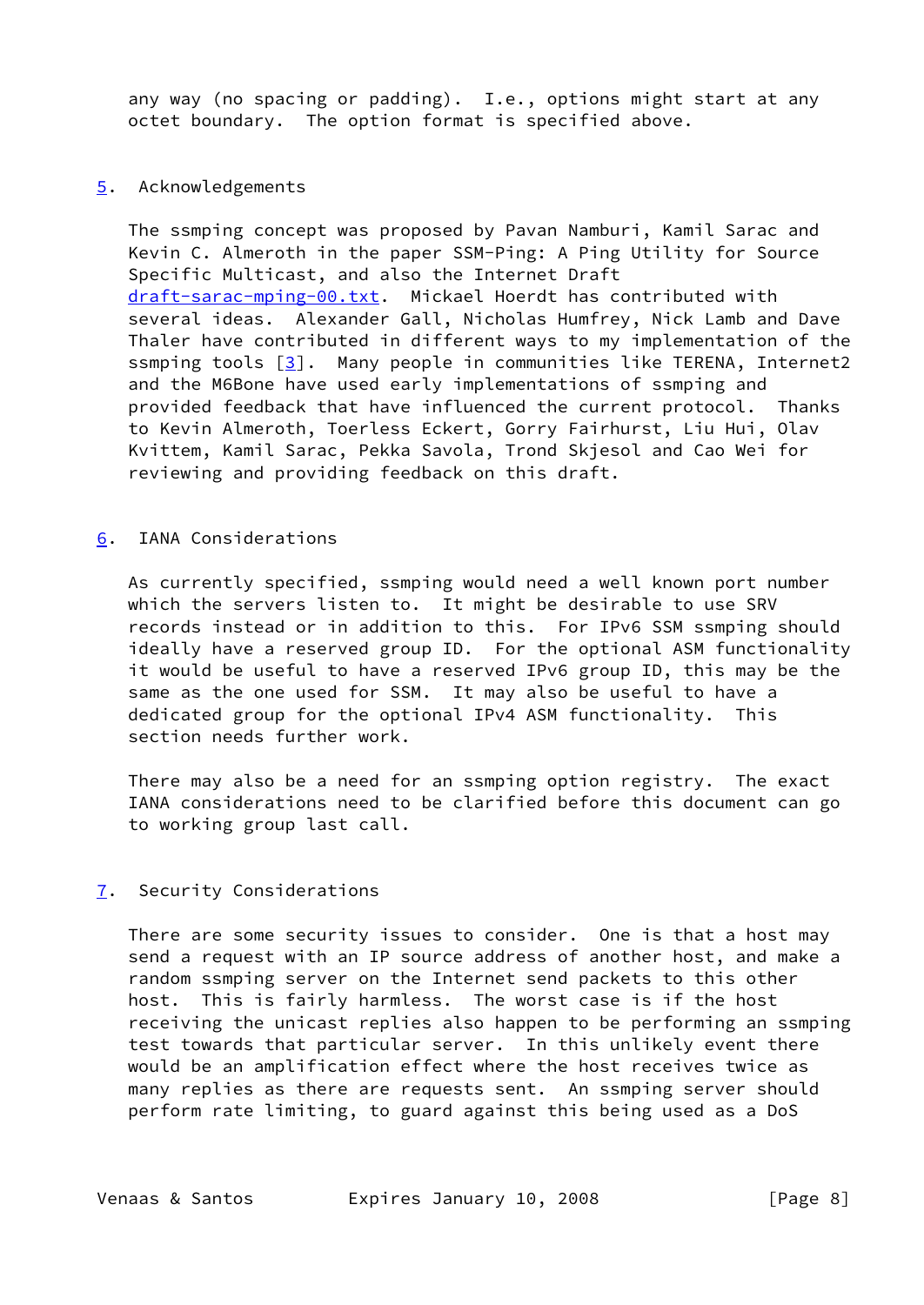# <span id="page-9-2"></span>Internet-Draft ssmping July 2007

 attack. A client should also use the client identifier option to be able to distinguish replies to its own requests from replies that might be to other requests. How the protocol should be designed to cope with rate limiting at the server requires further study. One possibility might be that the server can choose to send generic replies, e.g. a packet every second without the usual client options but including sequence number and server time stamp, and where clients do not send requests as long as they receive generic replies.

## <span id="page-9-1"></span>[8](#page-9-1). References

- <span id="page-9-3"></span><span id="page-9-0"></span>[8.1](#page-9-3). Normative References
	- [1] Bradner, S., "Key words for use in RFCs to Indicate Requirement Levels", [BCP 14](https://datatracker.ietf.org/doc/pdf/bcp14), [RFC 2119](https://datatracker.ietf.org/doc/pdf/rfc2119), March 1997.
	- [2] "IANA, Address Family Numbers", [<http://www.iana.org/assignments/address-family-numbers](http://www.iana.org/assignments/address-family-numbers)>.
- <span id="page-9-6"></span><span id="page-9-5"></span><span id="page-9-4"></span>[8.2](#page-9-4). Informative References
	- [3] "ssmping implementation", [<http://www.venaas.no/multicast/ssmping/](http://www.venaas.no/multicast/ssmping/)>.

Authors' Addresses

 Stig Venaas UNINETT Trondheim NO-7465 Norway

Email: venaas@uninett.no

 Hugo Santos Urb Glicinias, Smart Residence, 211 Aveiro 3810 Portugal

Email: hugo@fivebits.net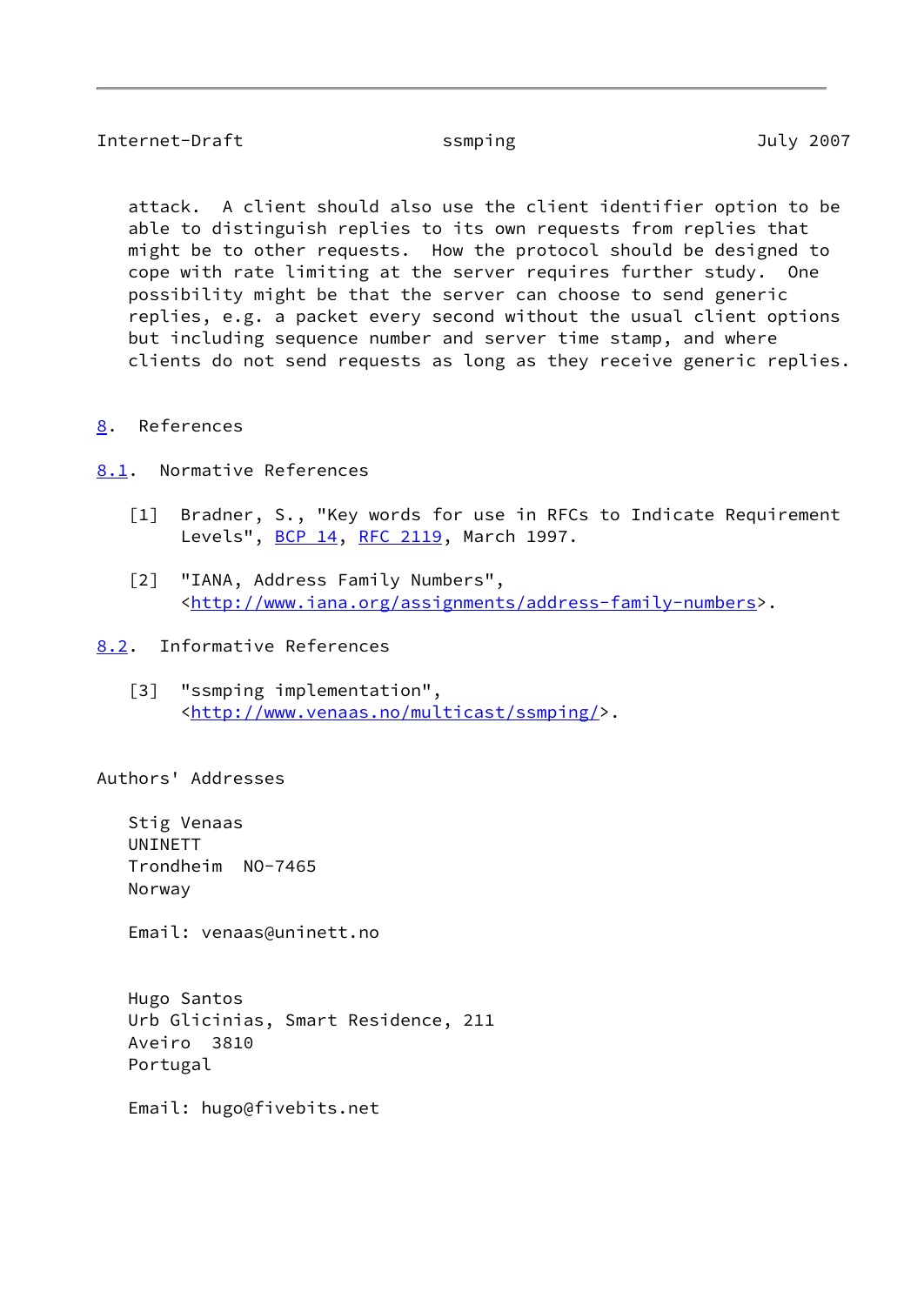<span id="page-10-0"></span>Internet-Draft ssmping 3007

Full Copyright Statement

Copyright (C) The IETF Trust (2007).

 This document is subject to the rights, licenses and restrictions contained in  $BCP$  78, and except as set forth therein, the authors retain all their rights.

 This document and the information contained herein are provided on an "AS IS" basis and THE CONTRIBUTOR, THE ORGANIZATION HE/SHE REPRESENTS OR IS SPONSORED BY (IF ANY), THE INTERNET SOCIETY, THE IETF TRUST AND THE INTERNET ENGINEERING TASK FORCE DISCLAIM ALL WARRANTIES, EXPRESS OR IMPLIED, INCLUDING BUT NOT LIMITED TO ANY WARRANTY THAT THE USE OF THE INFORMATION HEREIN WILL NOT INFRINGE ANY RIGHTS OR ANY IMPLIED WARRANTIES OF MERCHANTABILITY OR FITNESS FOR A PARTICULAR PURPOSE.

## Intellectual Property

 The IETF takes no position regarding the validity or scope of any Intellectual Property Rights or other rights that might be claimed to pertain to the implementation or use of the technology described in this document or the extent to which any license under such rights might or might not be available; nor does it represent that it has made any independent effort to identify any such rights. Information on the procedures with respect to rights in RFC documents can be found in [BCP 78](https://datatracker.ietf.org/doc/pdf/bcp78) and [BCP 79](https://datatracker.ietf.org/doc/pdf/bcp79).

 Copies of IPR disclosures made to the IETF Secretariat and any assurances of licenses to be made available, or the result of an attempt made to obtain a general license or permission for the use of such proprietary rights by implementers or users of this specification can be obtained from the IETF on-line IPR repository at <http://www.ietf.org/ipr>.

 The IETF invites any interested party to bring to its attention any copyrights, patents or patent applications, or other proprietary rights that may cover technology that may be required to implement this standard. Please address the information to the IETF at